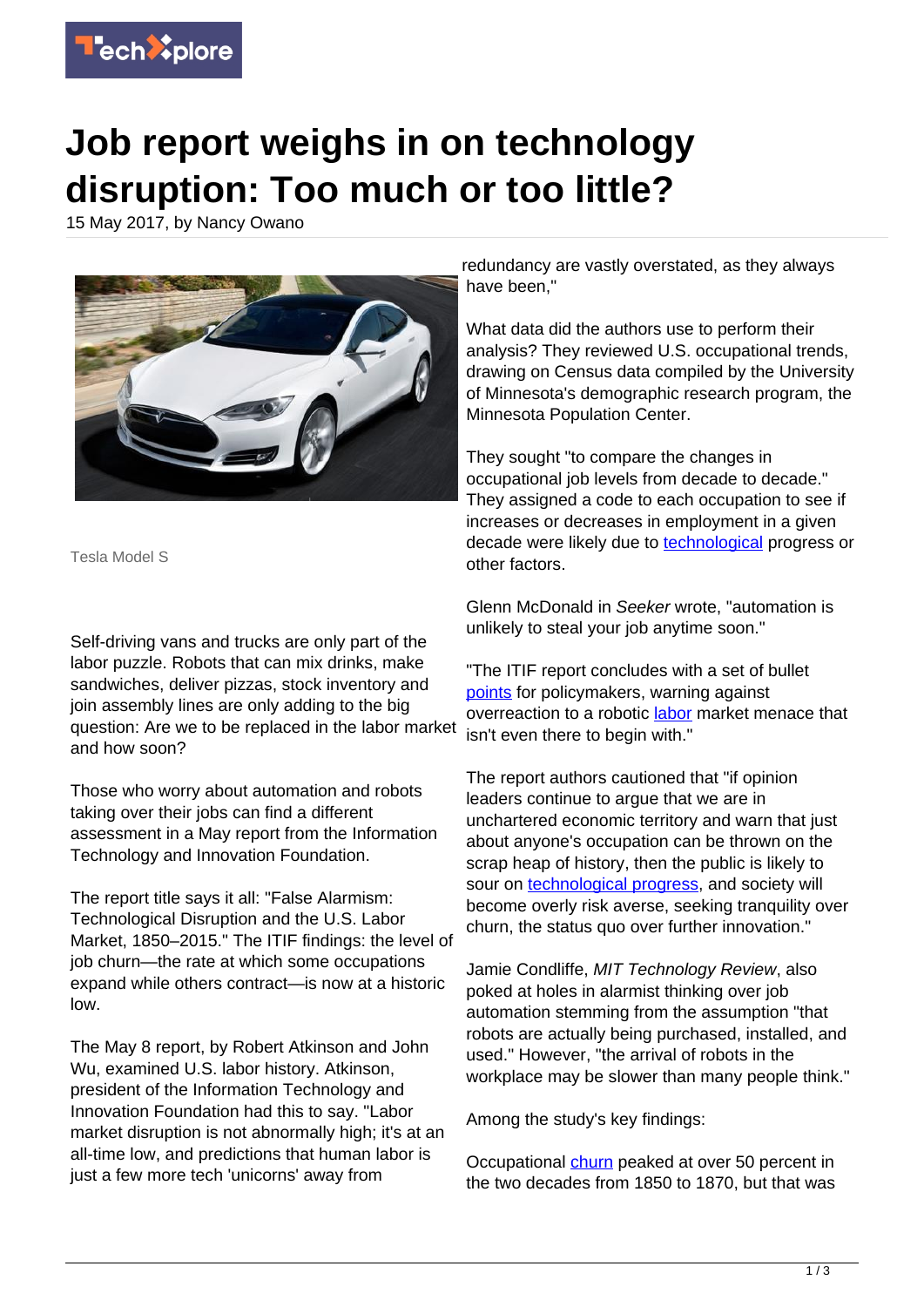

then and this is now—it fell to its lowest levels in the last 15 years—to around 10 percent.

The levels of churn in the last 20 years have been just 38 percent of the levels from 1950 to 2000, and 42 percent of the levels from 1850 to 2000.

Condliffe, meanwhile, weighed in. Uncertainty goes both ways. "There is clearly uncertainty, which means that it's questionable to argue that the problem of automation stealing away jobs is a problem that can be roundly ignored...it's perhaps unfair to compare the arrival of tractors on farms in the 1920s with machine learning software that can take the jobs of a junior [lawyer.](https://www.technologyreview.com/s/607850/is-automation-warping-the-labor-market-as-dramatically-as-we-think/)"

Atkinson wrote in The Christian Science Monitor, meanwhile, further addressing their findings.

"If you study the US [labor market](https://techxplore.com/tags/labor+market/) from the Civil War era to present, you discover that we are in a [period](http://www.csmonitor.com/Technology/Breakthroughs-Voices/2017/0510/Think-technology-is-disrupting-the-job-market-like-never-before-Think-again) of unprecedented calm – with comparatively few [jobs](https://techxplore.com/tags/jobs/) shifting between occupations – and that is a bad sign," he wrote.

Christopher Matthews in Axios weighed in. He wrote, "a central problem of the economy today is actually too little displacement, as evidenced by statistics showing slow productivity growth. Without gains in productivity that result from the application of new technologies to business, the value an individual [worker](https://www.axios.com/reality-check-technology-is-killing-fewer-jobs-than-ever-before-2398450900.html) produces can't rise significantly, and that means that his wages likely won't rise, either."

The report authors said that "policymakers should do everything possible to speed up the rate of creative destruction. Otherwise, it will be impossible to raise living standards faster than the current snail's pace of progress. Among other things, this means not giving in to incumbent interests (of companies or workers) who want to resist disruption."

 **More information:** [itif.org/publications/2017/05/ …](https://itif.org/publications/2017/05/08/false-alarmism-technological-disruption-and-us-labor-market-1850-2015) [bor-market-1850-2015](https://itif.org/publications/2017/05/08/false-alarmism-technological-disruption-and-us-labor-market-1850-2015)

## © 2017 Tech Xplore

APA citation: Job report weighs in on technology disruption: Too much or too little? (2017, May 15)